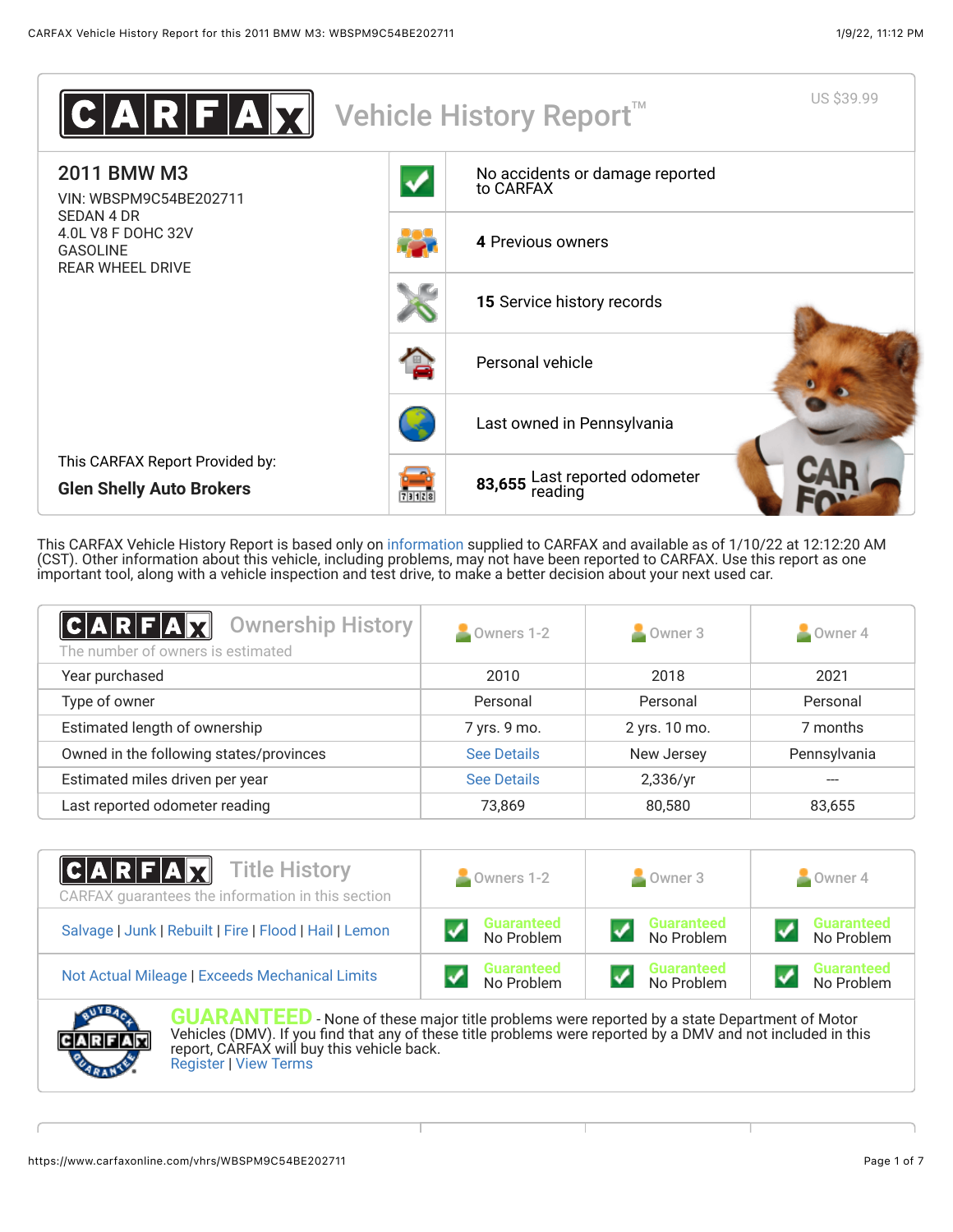<span id="page-1-0"></span>

| <b>Additional History</b><br>$ {\bf C} {\bf A} {\bf R} {\bf F} {\bf A} {\bf X}$<br>Not all accidents / issues are reported to CARFAX  | Owners 1-2             | Owner 3                | Owner 4                |
|---------------------------------------------------------------------------------------------------------------------------------------|------------------------|------------------------|------------------------|
| <b>Total Loss</b>                                                                                                                     | No Issues              | No Issues              | No Issues              |
| No total loss reported to CARFAX.                                                                                                     | Reported               | Reported               | Reported               |
| <b>Structural Damage</b>                                                                                                              | No Issues              | No Issues              | No Issues              |
| No structural damage reported to CARFAX.                                                                                              | Reported               | Reported               | Reported               |
| <b>Airbag Deployment</b>                                                                                                              | No Issues              | No Issues              | No Issues              |
| No airbag deployment reported to CARFAX.                                                                                              | Reported               | Reported               | Reported               |
| <b>Odometer Check</b>                                                                                                                 | No Issues              | No Issues              | No Issues              |
| No indication of an odometer rollback.                                                                                                | Indicated              | Indicated              | Indicated              |
| <b>Accident / Damage</b>                                                                                                              | No Issues              | No Issues              | No Issues              |
| No accidents or damage reported to CARFAX.                                                                                            | Reported               | Reported               | Reported               |
| <b>Manufacturer Recall</b><br>No open recalls reported to CARFAX. Check with an<br>authorized <b>BMW</b> dealer for any open recalls. | No Recalls<br>Reported | No Recalls<br>Reported | No Recalls<br>Reported |

<span id="page-1-2"></span><span id="page-1-1"></span>

| <b>Owner 1</b><br>Purchased: 2010 |                |                                                                                                                       | Personal Vehicle<br>15,680 mi/yr                                                                                                         |
|-----------------------------------|----------------|-----------------------------------------------------------------------------------------------------------------------|------------------------------------------------------------------------------------------------------------------------------------------|
| Date                              | <b>Mileage</b> | Source                                                                                                                | <b>Comments</b>                                                                                                                          |
| 09/08/2010                        |                | <b>US Customs</b>                                                                                                     | Vehicle exported from<br>- Germany and imported to<br>- Port Huéneme. CA                                                                 |
| 09/30/2010                        | 15             | Maryland<br>Motor Vehicle Dept.<br>Fallston, MD<br>Title #41589432                                                    | Registration issued or renewed<br>- Title or registration issued<br>- First owner reported<br>- Titled or registered as personal vehicle |
| 09/19/2012                        |                | Maryland<br>Motor Vehicle Dept.<br>Sunnyvale, CA<br>Title #41589432                                                   | Title issued or updated<br>- Duplicate title issued<br>- Registration updated when owner moved the<br>vehicle to a new location          |
| 09/21/2012                        | 31,920         | California<br><b>Inspection Station</b><br>Los Gatos, CA                                                              | <b>Failed emissions inspection</b>                                                                                                       |
| 09/21/2012                        | 31,921         | California<br><b>Inspection Station</b><br>Los Gatos, CA                                                              | Passed emissions inspection                                                                                                              |
| 09/25/2012                        |                | Maryland<br>Motor Vehicle Dept.<br>Fallston, MD<br>Title #41589432                                                    | <b>Registration issued or renewed</b><br>- Registration updated when owner moved the<br>vehicle to a new location                        |
| 10/15/2012                        | 32,083         | Fremont Chrysler Dodge Jeep Ram<br>Newark, CA<br>510-656-8700<br>fremontcdjr.com<br>4.2 / 5.0<br>125 Verified Reviews | C Vehicle serviced<br>Vehicle washed/detailed                                                                                            |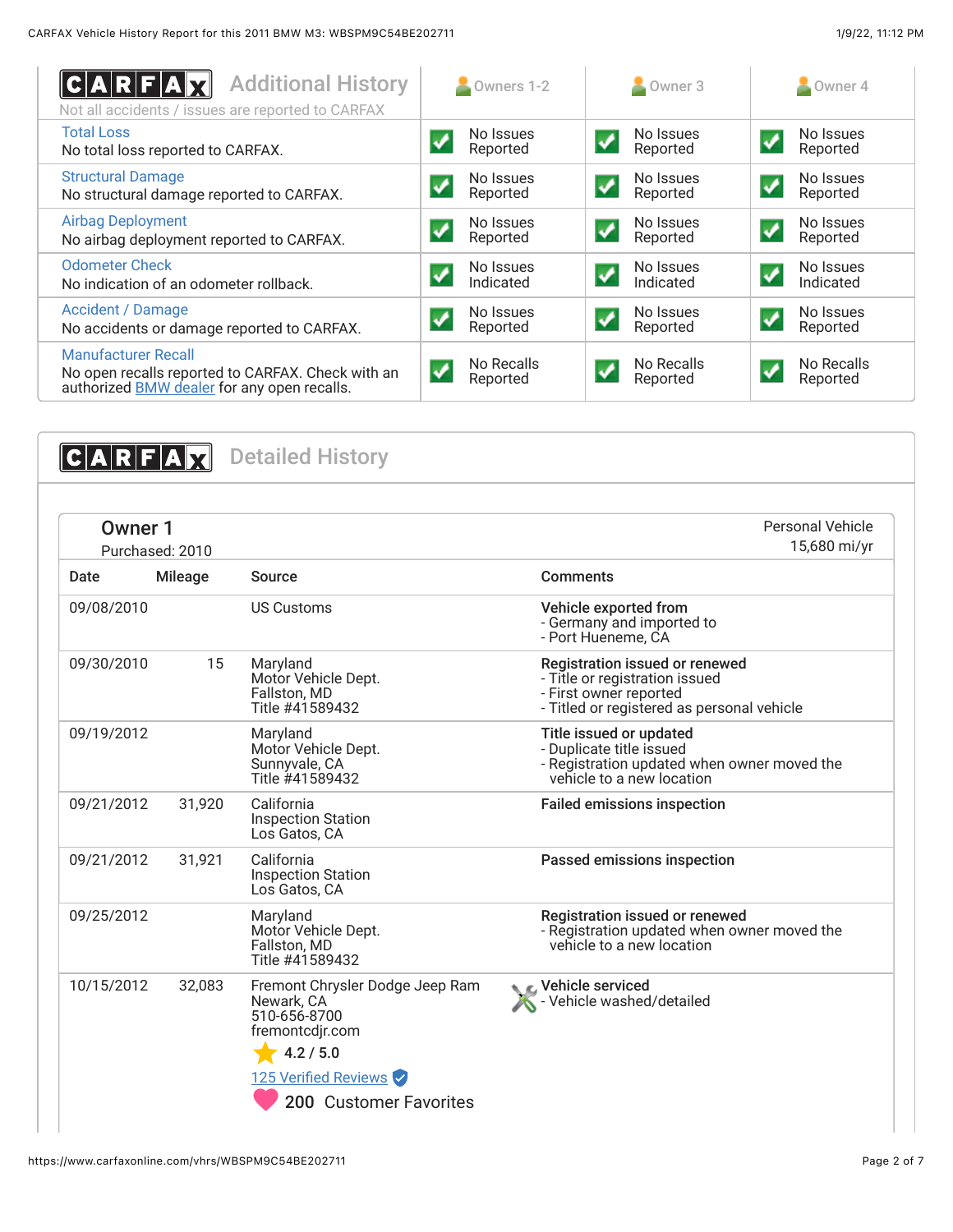| 10/31/2012                           |                |                                                                                                                                                |                                                                                                                                                                                                                                                                                                                                                     |  |
|--------------------------------------|----------------|------------------------------------------------------------------------------------------------------------------------------------------------|-----------------------------------------------------------------------------------------------------------------------------------------------------------------------------------------------------------------------------------------------------------------------------------------------------------------------------------------------------|--|
|                                      | 32,735         | <b>BMW of Fremont</b><br>Fremont, CA<br>510-224-4820<br>bmwoffremont.com<br>4.5 / 5.0<br>206 Verified Reviews<br><b>509 Customer Favorites</b> | ९ द्धा∨ehicle serviced<br>- Pre-delivery inspection completed<br>- Vehicle washed/detailed<br>- Safety inspection performed<br>- Wheel(s) repaired<br>- Electrical system checked                                                                                                                                                                   |  |
| 11/01/2012                           |                | Dealer Inventory<br>Fremont, CA                                                                                                                | Vehicle offered for sale                                                                                                                                                                                                                                                                                                                            |  |
| 11/02/2012                           | 32,739         | Dealer Inventory                                                                                                                               | Vehicle offered for sale                                                                                                                                                                                                                                                                                                                            |  |
| 11/03/2012                           | 32,746         | <b>BMW</b><br><b>Certified Dealer</b><br>Fremont, CA                                                                                           | Sold as a BMW Certified Pre-Owned Vehicle                                                                                                                                                                                                                                                                                                           |  |
| 11/10/2012                           | 32,752         | <b>BMW of Fremont</b><br>Fremont, CA<br>510-224-4820<br>bmwoffremont.com<br>4.5 / 5.0<br>206 Verified Reviews<br><b>509 Customer Favorites</b> | Vehicle serviced<br>- Electrical system checked                                                                                                                                                                                                                                                                                                     |  |
| <b>Owner 2</b><br>Purchased:<br>2012 |                | Low mileage! This owner drove less than<br>the industry average of 15,000 miles per<br>year.                                                   | <b>Personal Vehicle</b><br>6,976 mi/yr                                                                                                                                                                                                                                                                                                              |  |
| Date                                 | <b>Mileage</b> | <b>Source</b>                                                                                                                                  | <b>Comments</b>                                                                                                                                                                                                                                                                                                                                     |  |
| 12/07/2012                           |                |                                                                                                                                                |                                                                                                                                                                                                                                                                                                                                                     |  |
|                                      |                | California<br>Motor Vehicle Dept.<br>Menlo Park, CA                                                                                            | Title issued or updated<br>- New owner reported<br>- Loan or lien reported                                                                                                                                                                                                                                                                          |  |
|                                      | 42,830         | <b>BMW of Fremont</b><br>Fremont, CA<br>510-224-4820<br>bmwoffremont.com<br>4.5 / 5.0<br>206 Verified Reviews<br><b>509 Customer Favorites</b> | C Vehicle serviced<br>- Battery/charging system checked<br>- Brakes checked<br>- Tire condition and pressure checked<br>- Brake fluid flushed/changed<br>- Oil and filter changed<br>- Cabin air filter replaced/cleaned<br>- Wiper(s) replaced<br>- Tail light bulb(s) replaced<br>- Fuel injection system flushed/serviced<br>- Alignment checked |  |
| 11/15/2013<br>12/01/2014             |                | California<br>Motor Vehicle Dept.<br>Menlo Park, CA                                                                                            | Title issued or updated<br>- Loan or lien released                                                                                                                                                                                                                                                                                                  |  |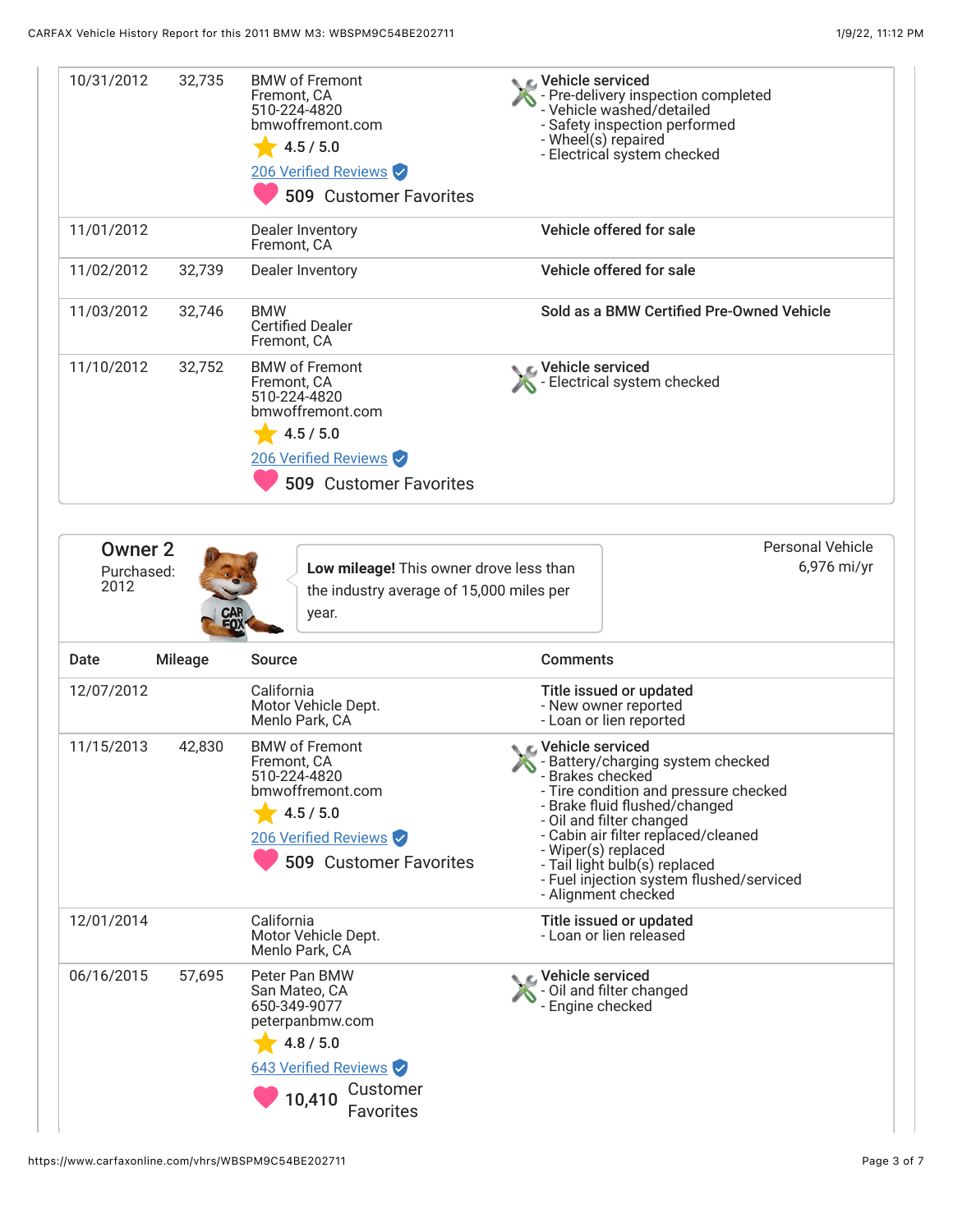| 11/16/2015 | 61,367 | Peter Pan BMW<br>San Mateo, CA<br>650-349-9077<br>peterpanbmw.com<br>4.8 / 5.0<br>643 Verified Reviews<br>Customer<br>10,410<br><b>Favorites</b>        | C Vehicle serviced<br>- Lights checked<br>- Cabin air filter replaced/cleaned<br>- Brake fluid flushed/changed<br>- Engine checked                                                                                 |
|------------|--------|---------------------------------------------------------------------------------------------------------------------------------------------------------|--------------------------------------------------------------------------------------------------------------------------------------------------------------------------------------------------------------------|
| 03/28/2016 | 63,285 | Peter Pan BMW<br>San Mateo, CA<br>650-349-9077<br>peterpanbmw.com<br>4.8 / 5.0<br>643 Verified Reviews<br>Customer<br>10,410<br>Favorites               | C Vehicle serviced<br>- Wiper(s) replaced                                                                                                                                                                          |
| 12/09/2016 | 67,262 | Peter Pan BMW<br>San Mateo, CA<br>650-349-9077<br>peterpanbmw.com<br>4.8 / 5.0<br><b>643 Verified Reviews</b><br>Customer<br>10,410<br>Favorites        | Vehicle serviced<br>Lights checked                                                                                                                                                                                 |
| 06/27/2017 | 70,090 | Peter Pan BMW<br>San Mateo, CA<br>650-349-9077<br>peterpanbmw.com<br>4.8 / 5.0<br><b>643 Verified Reviews</b><br>Customer<br>10,410<br>Favorites        | L Vehicle serviced<br>- Recommended maintenance performed<br>- Electrical system checked<br>- Vehicle washed/detailed<br>- Spark plug(s) replaced<br>- Air filter replaced<br>- Engine checked<br>- Lights checked |
| 07/18/2017 | 70,306 | Holland Car Care Inc.<br>San Mateo, CA<br>650-453-3531<br>hollandcarcare.com<br>4.9 / 5.0<br>40 Verified Reviews<br><b>55 Customer Favorites</b>        | C Vehicle serviced<br>- Brakes checked<br>- Transmission filter replaced<br>- Fluids checked<br>- Automatic transmission pan gasket replaced<br>- Oil pan replaced/repaired<br>- Valve cover gasket(s) replaced    |
| 10/07/2017 | 71,223 | California<br><b>Inspection Station</b>                                                                                                                 | Passed emissions inspection                                                                                                                                                                                        |
| 04/27/2018 | 73,869 | Peter Pan BMW<br>San Mateo, CA<br>650-349-9077<br>peterpanbmw.com<br>4.8 / 5.0<br><b>643 Verified Reviews</b><br>Customer<br>10,410<br><b>Favorites</b> | Vehicle serviced<br>- Vehicle washed/detailed<br>- Tire condition and pressure checked<br>- Cabin air filter replaced/cleaned<br>- Brake fluid flushed/changed<br>- Engine checked                                 |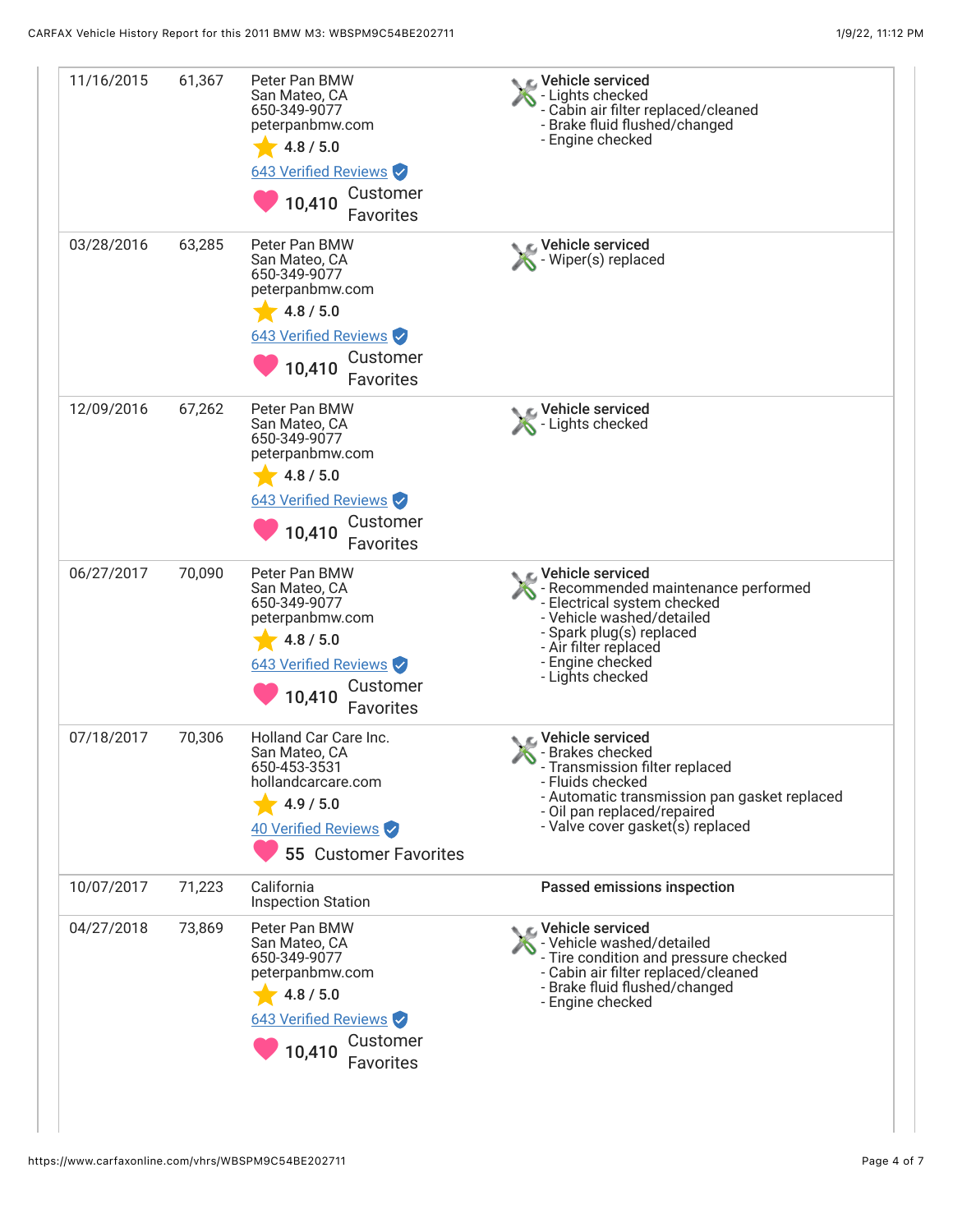| 06/04/2018                               |                | <b>Bavarium Autoworks</b><br>Mountain View, CA<br>650-689-3762<br>bavariumautoworks.com<br>4.9 / 5.0<br><b>8 Verified Reviews</b><br><b>14 Customer Favorites</b> | <b>C</b> Vehicle serviced |                                                                                                                                                  |
|------------------------------------------|----------------|-------------------------------------------------------------------------------------------------------------------------------------------------------------------|---------------------------|--------------------------------------------------------------------------------------------------------------------------------------------------|
| 07/17/2018                               |                | New Jersey<br>Motor Vehícle Dept.<br>Fair Lawn, NJ                                                                                                                |                           | Registration issued or renewed<br>- Vehicle color noted as Blue                                                                                  |
| Owner <sub>3</sub><br>Purchased:<br>2018 |                | Low mileage! This owner drove less than<br>the industry average of 15,000 miles per<br>year.                                                                      |                           | <b>Personal Vehicle</b><br>2,336 mi/yr                                                                                                           |
| Date                                     | <b>Mileage</b> | <b>Source</b>                                                                                                                                                     | <b>Comments</b>           |                                                                                                                                                  |
| 07/17/2018                               | 74,000         | New Jersey<br>Motor Vehicle Dept.<br>Fair Lawn, NJ<br>Title #0K20181981060                                                                                        |                           | Title issued or updated<br>- New owner reported<br>- Vehicle color noted as Blue                                                                 |
| 07/23/2018                               | 74,084         | New Jersey<br>Inspection Station                                                                                                                                  |                           | Passed emissions inspection                                                                                                                      |
| 05/17/2019                               |                | New Jersey<br>Motor Vehícle Dept.<br>Fair Lawn, NJ                                                                                                                |                           | Registration issued or renewed<br>- Vehicle color noted as Blue                                                                                  |
| 07/20/2020                               |                | New Jersey<br>Motor Vehícle Dept.<br>Fair Lawn, NJ                                                                                                                |                           | Registration issued or renewed<br>- Vehicle color noted as Blue                                                                                  |
| 01/07/2021                               | 79,703         | New Jersey<br>Inspection Station                                                                                                                                  |                           | Passed emissions inspection                                                                                                                      |
| 05/08/2021                               | 80,579         | <b>Inspection Station</b>                                                                                                                                         |                           | Passed emissions inspection                                                                                                                      |
| 05/10/2021                               | 80,580         | Faulkner BMW<br>Lancaster, PA<br>717-293-7800<br>faulknerbmw.com<br>4.3 / 5.0<br>11 Verified Reviews<br>236 Customer Favorites                                    | Vehicle serviced          | - Maintenance inspection completed<br>- Oil and filter changed<br>- Emissions inspection performed<br>- Emissions or safety inspection performed |
| <b>Owner 4</b><br>Purchased: 2021        |                |                                                                                                                                                                   |                           | <b>Personal Vehicle</b>                                                                                                                          |
| Date                                     | <b>Mileage</b> | <b>Source</b>                                                                                                                                                     | <b>Comments</b>           |                                                                                                                                                  |
| 05/18/2021                               |                | Pennsylvania<br>Motor Vehicle Dept.<br>Lebanon, PA<br>Title #8332692901 CO                                                                                        |                           | Vehicle purchase reported<br>- Title issued or updated<br>- New owner reported                                                                   |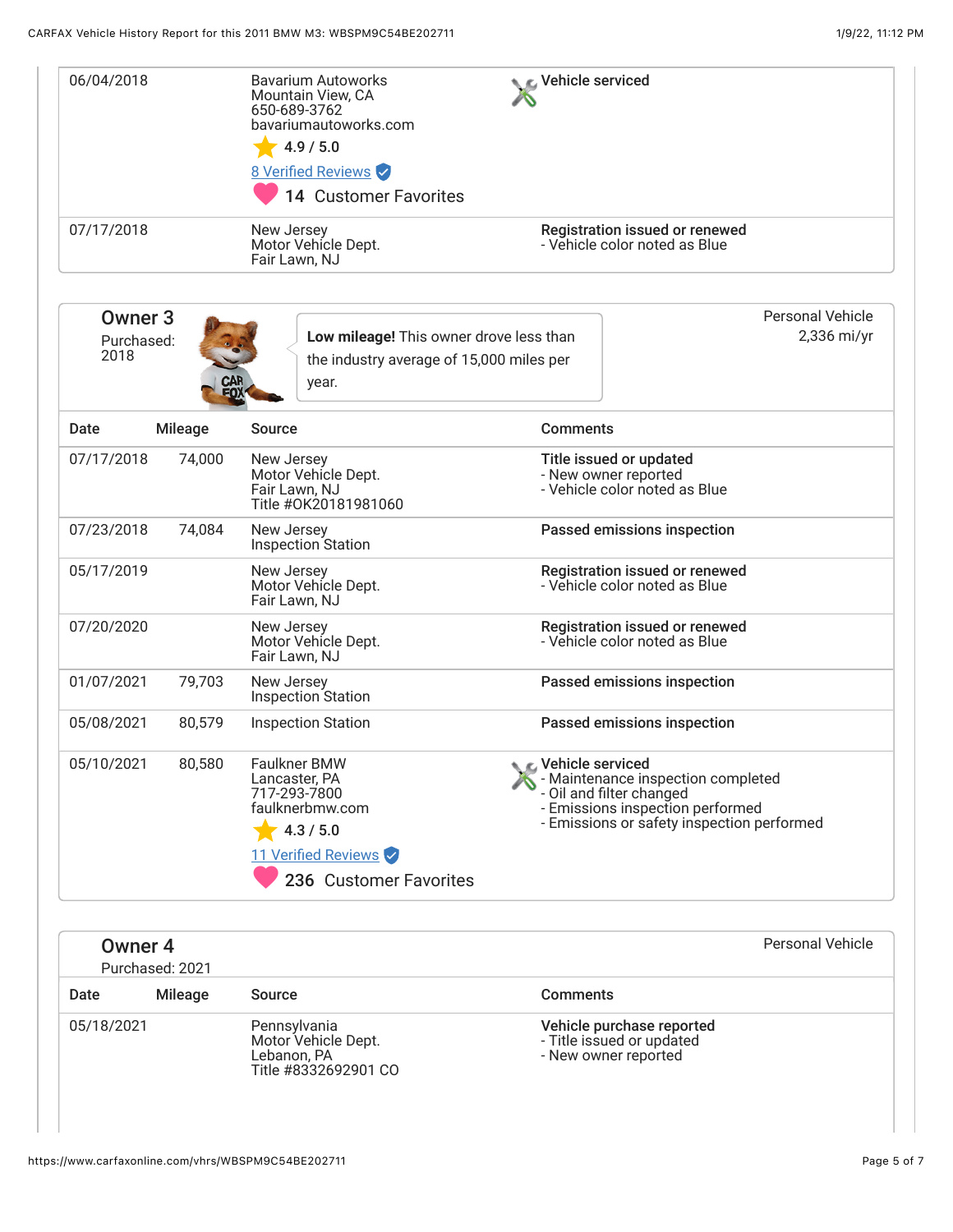| 05/25/2021 | 81,302 | Red Rose City Exhaust LLC.<br>Lancaster, PA<br>717-669-4242<br>redrosecityexhaust.com/                                                                       | ⊾ ∈ Vehicle serviced                                                                                              |
|------------|--------|--------------------------------------------------------------------------------------------------------------------------------------------------------------|-------------------------------------------------------------------------------------------------------------------|
| 05/26/2021 |        | Pennsylvania<br>Motor Vehicle Dept.<br>Lebanon, PA<br>Title #8332692901 CO                                                                                   | Title issued or updated<br>- Registration updated when owner moved the<br>vehicle to a new location               |
| 08/16/2021 | 83,655 | <b>Sun Motor Cars BMW</b><br>Mechanicsburg, PA<br>717-697-2300<br>sunmotorcarsbmw.com<br>4.8 / 5.0<br>159 Verified Reviews<br>Customer<br>1,794<br>Favorites | C Vehicle serviced<br>- Maintenance inspection completed<br>- Oil and filter changed<br>- Vehicle washed/detailed |

Have Questions? Consumers, please visit our Help Center at [www.carfax.com](http://www.carfax.com/help). Dealers or Subscribers, please visit our Help Center at [www.carfaxonline.com.](http://www.carfaxonline.com/)



# Failed Emissions Inspection

The emissions check performed during a vehicle inspection indicated the vehicle was emitting more than allowable emissions standards and/or had missing or modified parts. Repeated failed emissions records can indicate engine problems and CARFAX recommends you have the vehicle inspected.

### First Owner

When the first owner(s) obtains a title from a Department of Motor Vehicles as proof of ownership.

### New Owner Reported

When a vehicle is sold to a new owner, the Title must be transferred to the new owner(s) at a Department of Motor Vehicles.

### Ownership History

CARFAX defines an owner as an individual or business that possesses and uses a vehicle. Not all title transactions represent changes in ownership. To provide estimated number of owners, CARFAX proprietary technology analyzes all the events in a vehicle history. Estimated ownership is available for vehicles manufactured after 1991 and titled solely in the US including Puerto Rico. Dealers sometimes opt to take ownership of a vehicle and are required to in the following states: Maine, Massachusetts, New Jersey, Ohio, Oklahoma, Pennsylvania and South Dakota. Please consider this as you review a vehicle's estimated ownership history.

# Title Issued

A state issues a title to provide a vehicle owner with proof of ownership. Each title has a unique number. Each title or registration record on a CARFAX report does not necessarily indicate a change in ownership. In Canada, a registration and bill of sale are used as proof of ownership.



CARFAX DEPENDS ON ITS SOURCES FOR THE ACCURACY AND RELIABILITY OF ITS INFORMATION. THEREFORE, NO RESPONSIBILITY IS ASSUMED BY CARFAX OR ITS AGENTS FOR ERRORS OR OMISSIONS IN THIS REPORT. CARFAX FURTHER EXPRESSLY DISCLAIMS ALL WARRANTIES, EXPRESS OR IMPLIED, INCLUDING ANY IMPLIED WARRANTIES OF MERCHANTABILITY OR FITNESS FOR A PARTICULAR PURPOSE.

© 2022 CARFAX, Inc., a unit of IHS Markit Ltd. All rights reserved. 1/10/22 12:12:20 AM (CST)